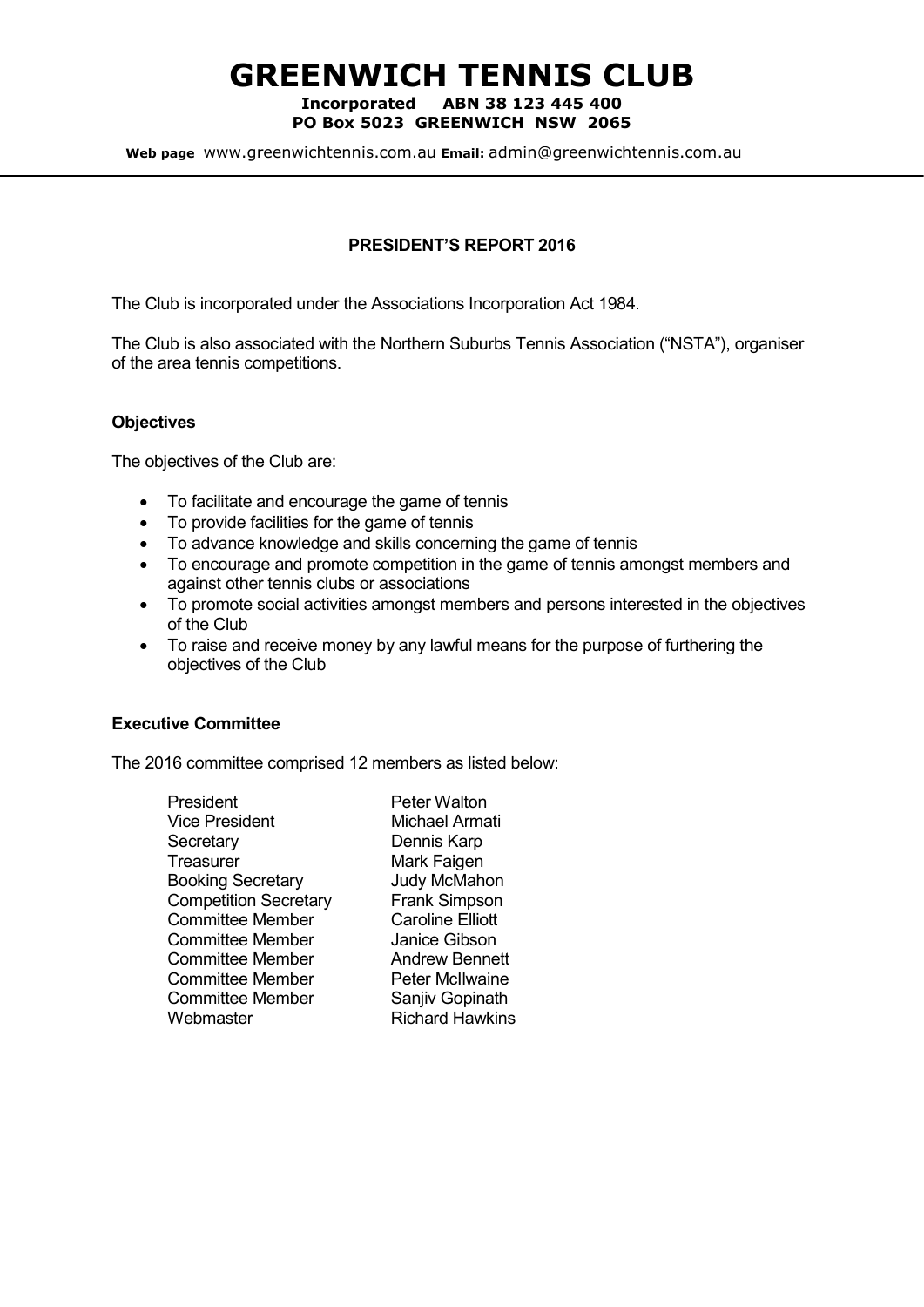# GREENWICH TENNIS CLUB

Incorporated ABN 38 123 445 400 PO Box 5023 GREENWICH NSW 2065

Web page www.greenwichtennis.com.au Email: admin@greenwichtennis.com.au

#### Membership Fees

|                       | Joining and membership fees were not increased this year.                                                      |                         |                 |
|-----------------------|----------------------------------------------------------------------------------------------------------------|-------------------------|-----------------|
|                       |                                                                                                                | 2015                    | 2016            |
| Joining Fees:         | Ordinary<br>Junior Concession                                                                                  | \$150<br>\$50           | \$150<br>\$50   |
| <b>Annual Fees:</b>   | <b>Full Adult Member</b><br>Junior                                                                             | \$120*<br>\$35          | $$120*$<br>\$35 |
|                       | *A timely payment discount of \$10 is offered<br>on full adult member annual fees received<br>by the due date. |                         |                 |
| <b>Visitors Fees:</b> | Per Visit<br>Casual Hire Per Hour                                                                              | \$5<br>\$15             | \$5<br>\$15     |
| <b>Membership</b>     |                                                                                                                |                         |                 |
|                       | At this date, comparative membership comprises:                                                                | 2015                    | 2016            |
|                       | <b>Full Adult Members</b><br><b>Honorary Members</b><br>Graded Juniors/Students/Juniors                        | 209<br>8<br><u> 149</u> | 203<br>8<br>143 |
|                       |                                                                                                                | 356                     | 354             |

Since the last annual general meeting, the Committee has scheduled a number of prospective member's introduction trials with more applicants being invited to join the club.

Despite the large numbers, members have reported no problems in the use of the courts. Membership has been kept open for the time being.

## New Face for the Club

After of years of struggling with ClubRunner, the committee this year decided it was time to introduce a modern website with a vibrant front page and the capability of membership management, event management, member communications, a new member joining portal and easy public access.

Early in the year a plea was sent out to members seeking an experienced person to assist in setting up a new website. A suitable consultant, Roger Barclay, was eventually identified and Richard Hawkins volunteered to join the committee as Webmaster to oversee the process.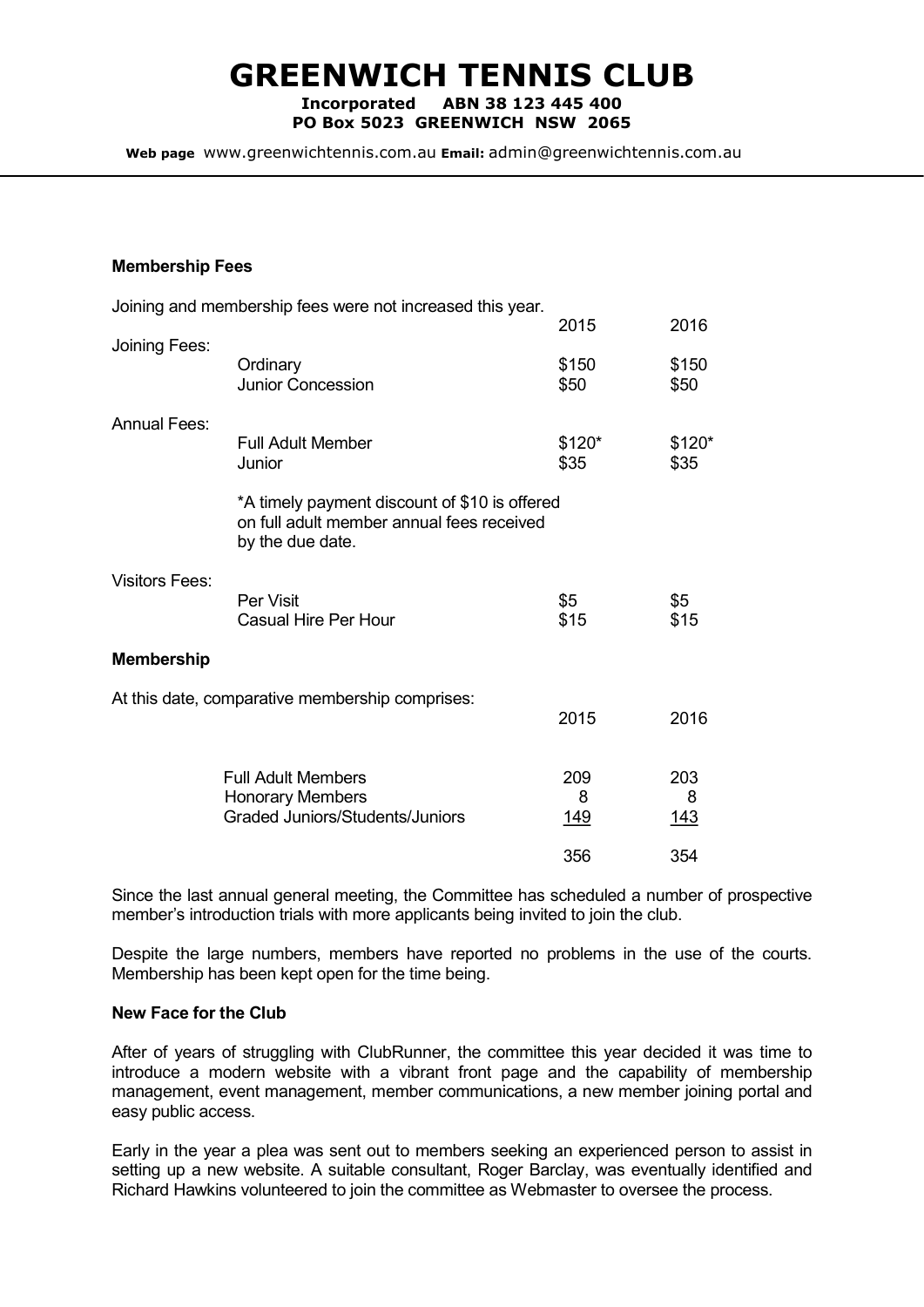# GREENWICH TENNIS CLUB Incorporated ABN 38 123 445 400 PO Box 5023 GREENWICH NSW 2065

Web page www.greenwichtennis.com.au Email: admin@greenwichtennis.com.au

While the transition period from the old system to the new will take a full year, the site, greenwichtennis.com.au is up and running and bold and beautiful. The new email address is admin@greenwichtennis.com.au.

Savings in the order of \$1,000 per year will be realised.

Particular thanks goes to Richard Hawkins and Richard Hawkins for their considerable effort and ongoing dedication to this task.

#### Member Satisfaction Survey

As a result of waning participation in the annual club championships, and to a lesser extent in the Saturday afternoon mixed doubles competition, the committee sent out a Monkey Survey to all members to get a better understanding of their expectations and requirements.

The results revealed that 85% of members are happy with the amount and type of tennis currently available to them at the club. Most people wanted to have fun tennis without undue pressure to perform; yet a healthy proportion of players are keen to support the championships.

### Club Championships

The 2016 Club Championships were completed on Sunday  $30<sup>th</sup>$  October. The tennis throughout was played in great spirit and to a high standard despite the low number of entries. This year the Special or Handicap events were conducted in a round-robin format which proved very popular with participants. It was very encouraging to see several of our junior players participate and excel. Well done to all who participated and to our eventual winners.

The 2016 winners are:

| Men's Singles                  | A. Bennett                |
|--------------------------------|---------------------------|
| <b>Ladies Singles</b>          | Event not held            |
| Men's Doubles                  | T. Thacker & P McIlwaine  |
| Ladies Doubles                 | G. Thacker & J. Ford      |
| <b>Mixed Doubles</b>           | B. Geary & J. Marquard    |
| Men's Handicap Singles         | M. Faigen                 |
| <b>Ladies Handicap Doubles</b> | C. Elliott & S. Morse     |
| Men's Handicap Doubles         | S. Gopinath & T. Ower     |
| <b>Mixed Handicap Doubles</b>  | R. Hawkins & C. Nicholson |

Thank you in particular to Richard Hawkins, Frank Simpson, and Peter McIlwaine who ran the Club Championships and contributed to their success.

#### Junior Championships

The 2016 Junior Club Championships were conducted on 23 & 24 July. We now have approximately 60 juniors being coached on a regular basis and there was a good level of entries. In the Junior Club Championships took on a round-robin format and all the players played with great enthusiasm, camaraderie and enjoyment. Well done to all who participated and our eventual winners

The 2016 winners are: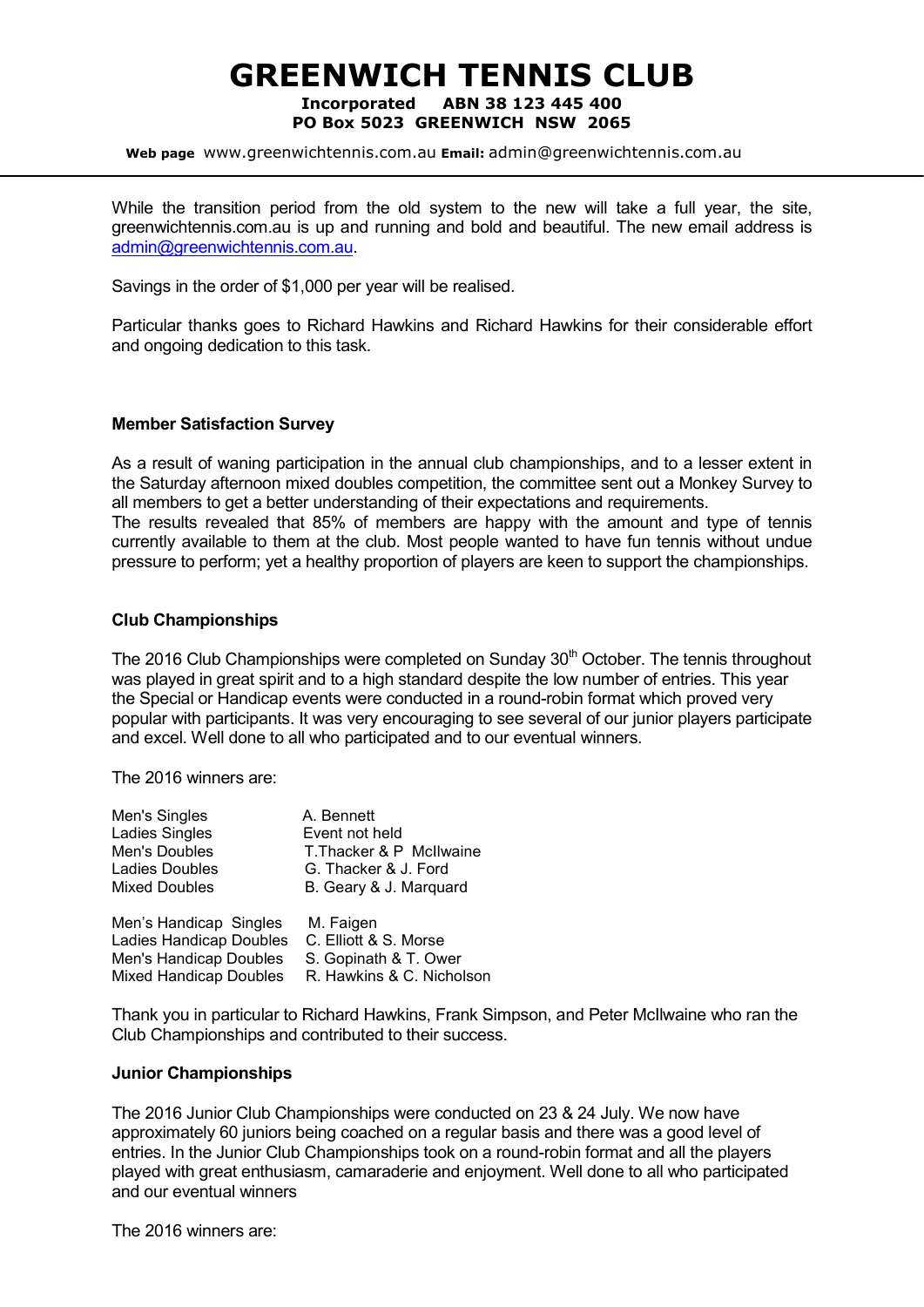GREENWICH TENNIS CLUB Incorporated ABN 38 123 445 400

PO Box 5023 GREENWICH NSW 2065

Web page www.greenwichtennis.com.au Email: admin@greenwichtennis.com.au

| Boys Under 10:  | George W         |
|-----------------|------------------|
| Runner up:      | Tom Mc           |
| Girls Under 10: | Eloise O         |
| Runner up:      | Jemma W          |
| Boys Under 13:  | Sam S            |
| Runner up:      | <b>Charley S</b> |
| Girls Under 13: | Annabel B        |
| Runner up:      | Mia W            |
| Boys Over 13:   | John N           |
| Runner up:      | Lachlan B-S      |
| Girls Over 13:  | Tessa Mc         |
| Runner up:      | TBC              |
|                 |                  |

A big thank-you to Caroline Elliott and Andrew Bennett who ran the Junior Club Championships, which has become a great platform for development of our Juniors.

#### Coaching & Juniors

This year we have seen some sixty junior members coached by Andrew Bennett and his team. The feedback has been tremendous and we would like to congratulate Andrew for his efforts with this program.

#### SOCIAL

## Christmas Party

The annual Christmas party was held on Sunday 13<sup>th</sup> December 2015.

Numbers were up on the previous year with the marquee located under the camphor laurel tree. A highlight of the evening was entertainment performed by Jo Cunningham, her sister Merran and Mark Merrick on the double bass.

The party as always is subsidised by the Club.

### Round Robin Tournaments

There has been very little response to these tournaments in recent years, so this year none were scheduled. Members who would like to see these events re-instated should contact a committee member.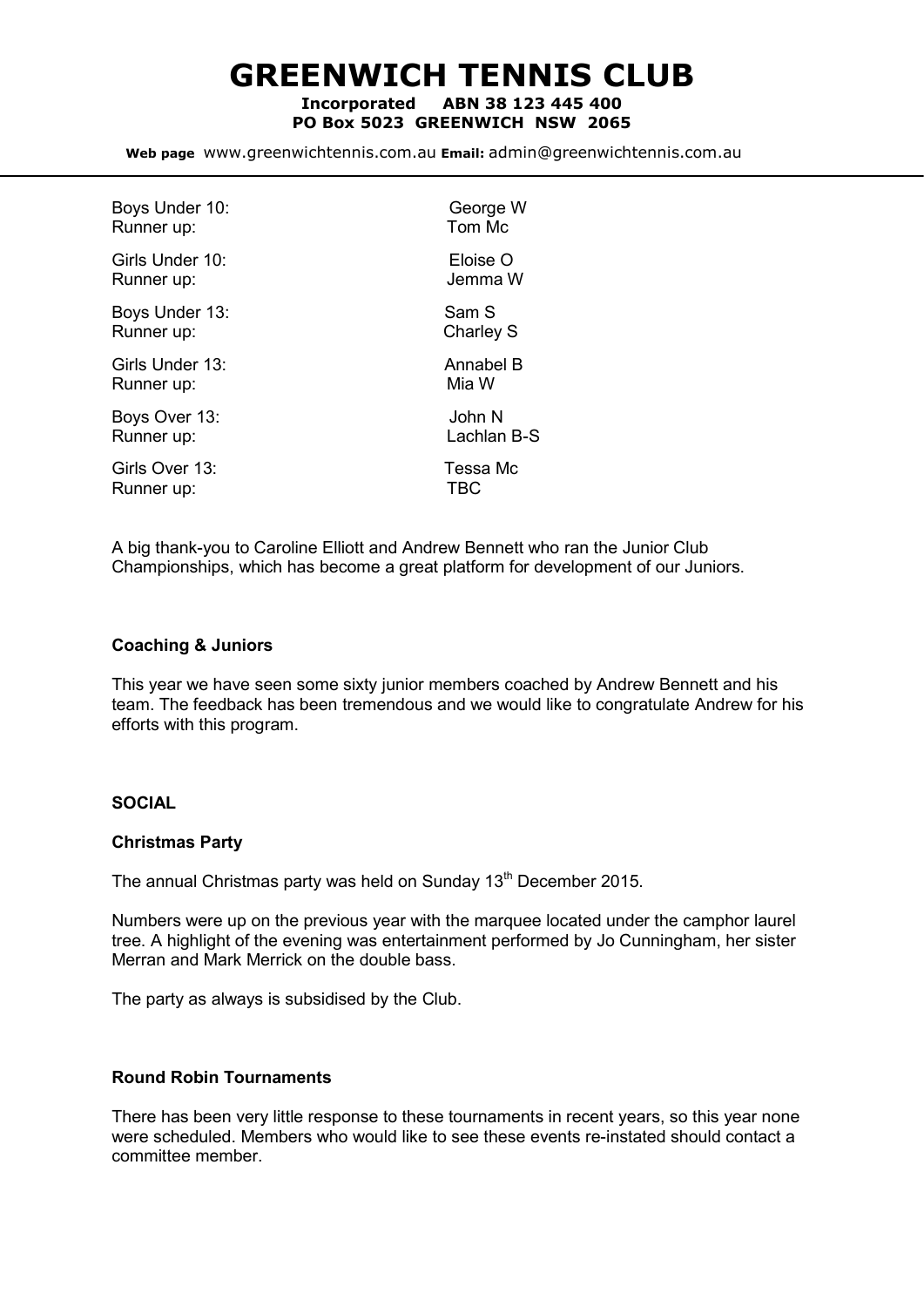# GREENWICH TENNIS CLUB Incorporated ABN 38 123 445 400 PO Box 5023 GREENWICH NSW 2065

Web page www.greenwichtennis.com.au Email: admin@greenwichtennis.com.au

#### Internal Mixed Doubles Competition

A huge thank-you to Bill Oliver who continues to run this successful competition for members on Saturday afternoons. Bill reports that more than 65 members participate.

Thanks also go to the team captains; Jane Marquard (Sky Blue), Sharon Morse (Nike Red), Janice Gibson (Lime Green) and Annabelle Burley (Royal Purple) who ensure their teams are fully represented each week.

The end of year winner in 2015 was the Red Team.

Earlier winners this year were the Red Team which won the Summer Competition, and the Green Team which won the Autumn Competition.

The end of year winner in 2016 was not known at the time of going to print.

Once again the competition proved popular with members of all standards with the two timeslot format ensuring the games were evenly matched.

It is sometimes difficult to find the 16 players on the day, so special mention goes to all those members who volunteer to reserve when required, in some cases backing up after playing earlier in the afternoon.

There is always room for more players; just contact Bill.

#### Player of the Year Award

This award, given to the member who has contributed most to the Club's playing activity over the calendar year has continued to excite interest. In 2015 it was awarded to Barbara Oliver.

The 2016 winner will be decided on the points system previously published on the web site.

The award (\$100 plus a trophy) for will be presented to the winner at the Christmas party and the winner's name will be inscribed on the clock shield displayed in the clubhouse.

Points have been awarded this year (and for the future) for participation in the internal competitions.

Frank Simpson has again been appointed as the referee for the award, and our thanks go to Frank for keeping the point scores over some 15 years.

#### Arthur Harrison Trophy

The Arthur Harrison Trophy was donated by Arthur Harrison who for many years lived across the road from the courts and spent much of his time looking after the courts. The trophy is to be presented by the club to an individual(s) who have made a great contribution to the club and improved their tennis during the year.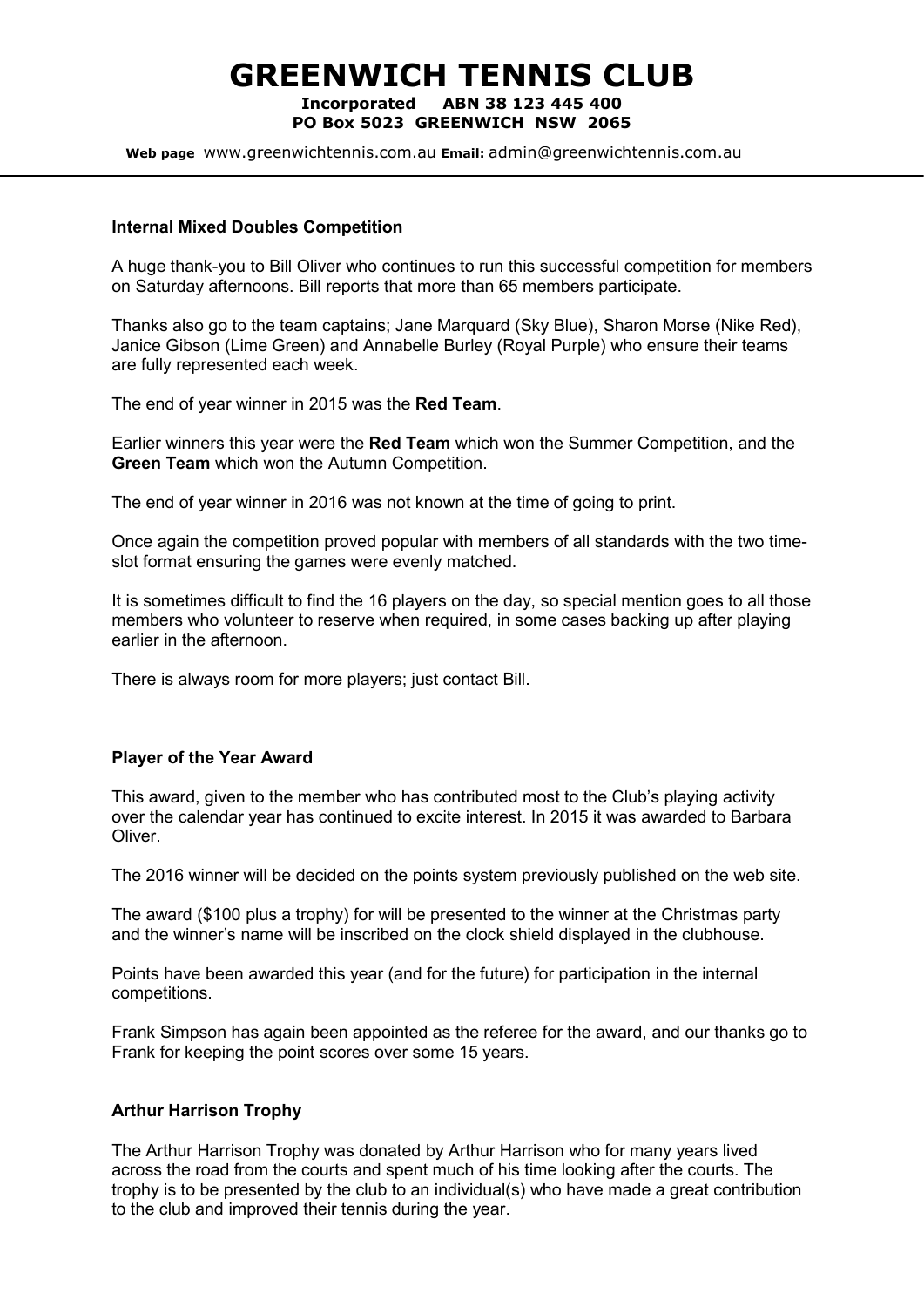# GREENWICH TENNIS CLUB Incorporated ABN 38 123 445 400 PO Box 5023 GREENWICH NSW 2065

Web page www.greenwichtennis.com.au Email: admin@greenwichtennis.com.au

The trophy winner for 2015 was Mark Faigan for his undying dedication to managing our finances; a role he has played without complaint for six years.

The trophy winner for 2016 will be announced and presented with the trophy at the Christmas party.

#### Maintenance and Improvements

The "new" court surfaces, now 2  $\frac{1}{2}$  years old seem to be standing up quite well. There have been some teething problems with a few imperfections reflecting in the new surface from the substrate.

Some of the fencing is showing signs of stress at lower levels and will need to be replaced soon.

Sewer maintenance is an annual event because of tree roots invading the old clay pipe joints.

#### Financial

The audited financial statements sent with the notice for the Clubs AGM show that the club is in a sound and healthy position. Cash reserve amount as at 31 July 2016 was \$44,031 (\$35,389 in 2015), which is adequate to meet the anticipated future expenditure. The club has a provision for maintenance and refurbishment, which as at 31 July 2016 was \$13,000 (\$9,000 in 2015).

Thank you to our treasurer, Mark Faigen for your undying efforts in providing timely and accurate financial and accounting support to the club.

#### Acknowledgments

It has been a great honour to be your President.

I would like to take this opportunity to express my appreciation to all committee members for their support over the years, Michael Armati as Vice President for his wise counsel at committee meetings, Dennis Karp who as Secretary has perhaps one of the most challenging roles on the Committee, Mark Faigen as Treasurer who has not only kept great control of the clubs finances but worked hard on the new website sub-committee, Richard Hawkins who stepped up when his club needed him to manage the development of the new website and take transitional control over the membership database during the absence of Sanjiv Gopinath, Judith McMahon who has the unenviable task as the club's Booking Secretary, Peter McIllwaine, Frank Simpson and Richard Hawkins again in the running of the Club Championship, Andy Bennett and Caroline Elliott for running the Junior Club Championships, Andy Bennett again for his coaching and management of juniors, and Janice Gibson who manages the ball machine and has again organised the catering for the Christmas party. All members have contributed in their own way and it was indeed a pleasure to work in a spirit of goodwill and friendly co-operation.

Peter Walton President November 2016